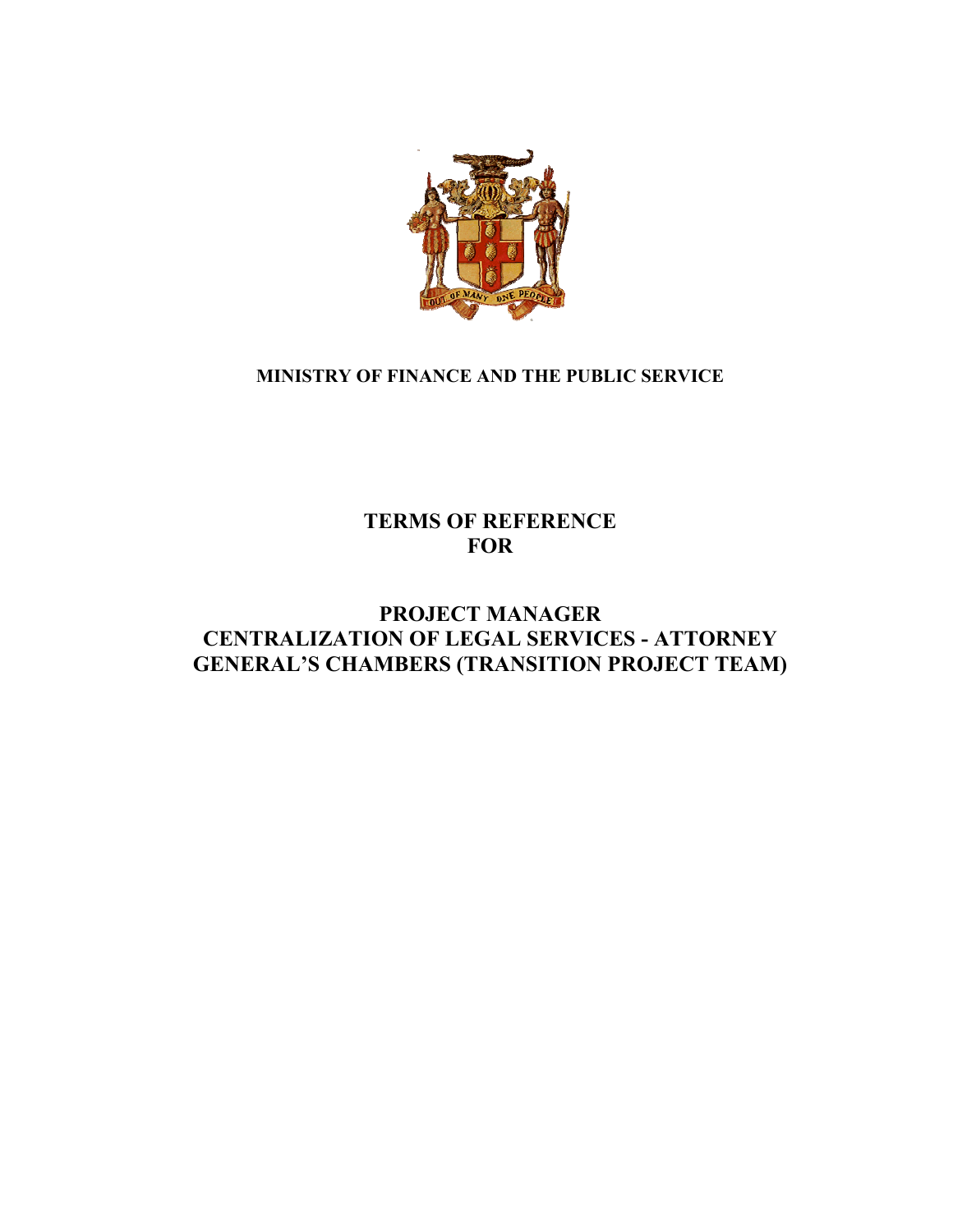#### **1.0 Services Required**

The Government of Jamaica (GoJ), under the auspices of the Office of the Cabinet (OoC), is seeking proposals from qualified individuals for the contracting of a Project Manager to lead the Transition Project Team and manage the overall implementation of the project, redounding to the centralization of legal services under the ambit of the Attorney General's (AG's) Chambers.

#### **2.0 Background**

The GoJ has decided to implement the Public Sector Master Rationalization Plan recommendation to centralize the provision of legal services. Transition to a centralized organization needs to be approached strategically and systematically as the changes are manifold. A coordinated approach supported by senior leadership is essential. Given the complexity of the exercise, a structured approach is crucial to meet the commitment of centralized legal advice and services for the GOJ. An effective way to ensure this structure is in place, and thus increase the chances of success, is through the adoption of a project management approach using a temporary full-time, Transition Project Team with expertise in key areas. Once the Transition Project Team is in place and has completed preparatory work, Ministries and other central government organizations' Legal Service Units (LSUs) will be centralized one by one as arrangements are made and Memoranda of Understanding negotiated between the Attorney General's Department (AG's Chambers) and the organizations being centralized. The Transition Project Team will assist the AG's Chambers with the transition of LSUs to the AG's Chambers. Initial phases of the project will focus on strengthening the AG's Chambers structure and functioning while moving responsibilities and positions of LSUs to the AG's Chambers.

#### **3.0 Assignment Objective**

This is a six (6) month assignment primarily focused on activities to close-out the project which had the following as its initial objective:

- To support the AG's Chambers, in general, and the Solicitor General, in particular, in the strategic and daily operational management of the project.
- To have responsibility for the effective and efficient day-to-day implementation of the project under the overall guidance of the Solicitor General.
- To ensure the functioning of the project, including planning and reporting, implementation of project activities, review, and evaluation.
- To manage the project team, ensuring that project records and all supporting documents are properly kept, including managing project expenditures within budget, and preparing Financial Reports.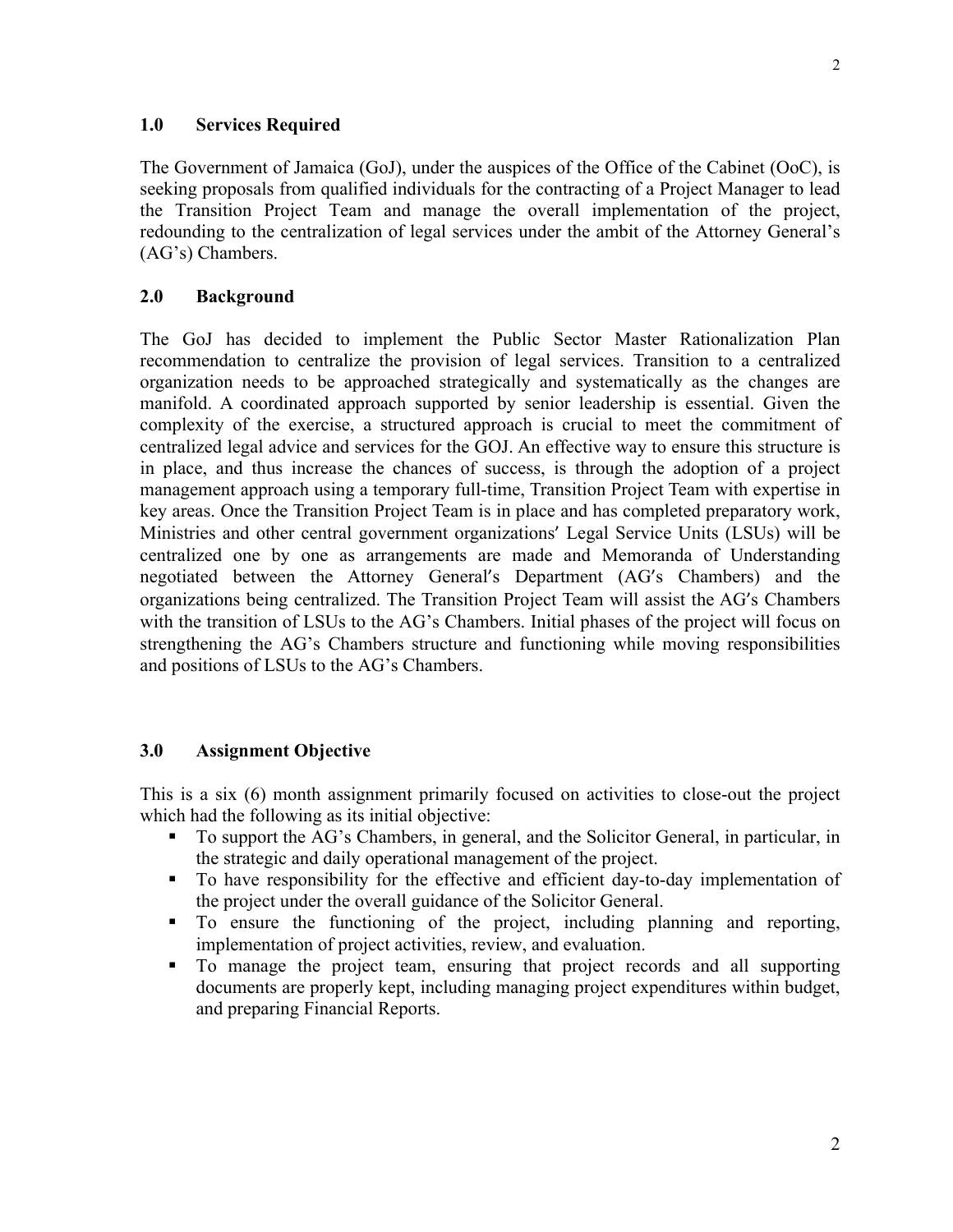### **4.0 Scope of Work**

The Project Manager is required to support the remaining transition and integration of the provision of legal services to the AG's Chambers and to ensure that all services are being successfully delivered. At a minimum, he/she will be expected to:

- Manage the Transition Project Team and lead committees reviewing all planned activities to ensure completeness against initial targets with respect to the implementation of the centralization of the provision of legal services under the key areas of legal services, human resources, change management and technology
- Reviewing the key elements of the Transition Plan to ensure completion of the transition plan with minimum disruption to the work of the LSUs and the AG's Chambers
- Manage relationships with a wide range of stakeholder groups
- Review and or develop and implement stakeholder satisfaction tools for each component of the project to ensure continued stakeholder buy-in and satisfaction and where gaps identified develop solutions to remedy
- Continue the execution of the communication plan to ensure key stakeholder awareness and understanding of the changed arrangements by all the various publics
- Liaise with, and update various committees such as the Inter-Ministry Transition Advisory Committee and the AG's Chambers Executive Committee
- Monitor all outstanding project activities and as needed develop operational plans to ensure completion within the remaining timeframe
- Engage services for a summative evaluation of the project
- Ensure documentation and record-keeping complies with AG's Chambers policies and procedures
- Hand over all project files and documents in manner prescribed by the prevailing document management processes at the AG's Chambers and in line with GOJ's Document Management Policy.
- Fosters an environment that results in team cohesiveness and motivation
- Satisfy all activities related to project close-out as required

### **5.0. Methodology:**

The consultant/Project Manager will be required to be sensitive and informed about previous action and status of implementation of the project. The consultant must be proactive and results oriented in the approach to the assignment. He/she must employ strong interpersonal and relationship building skills and be a strong motivator in driving completion of the project.

3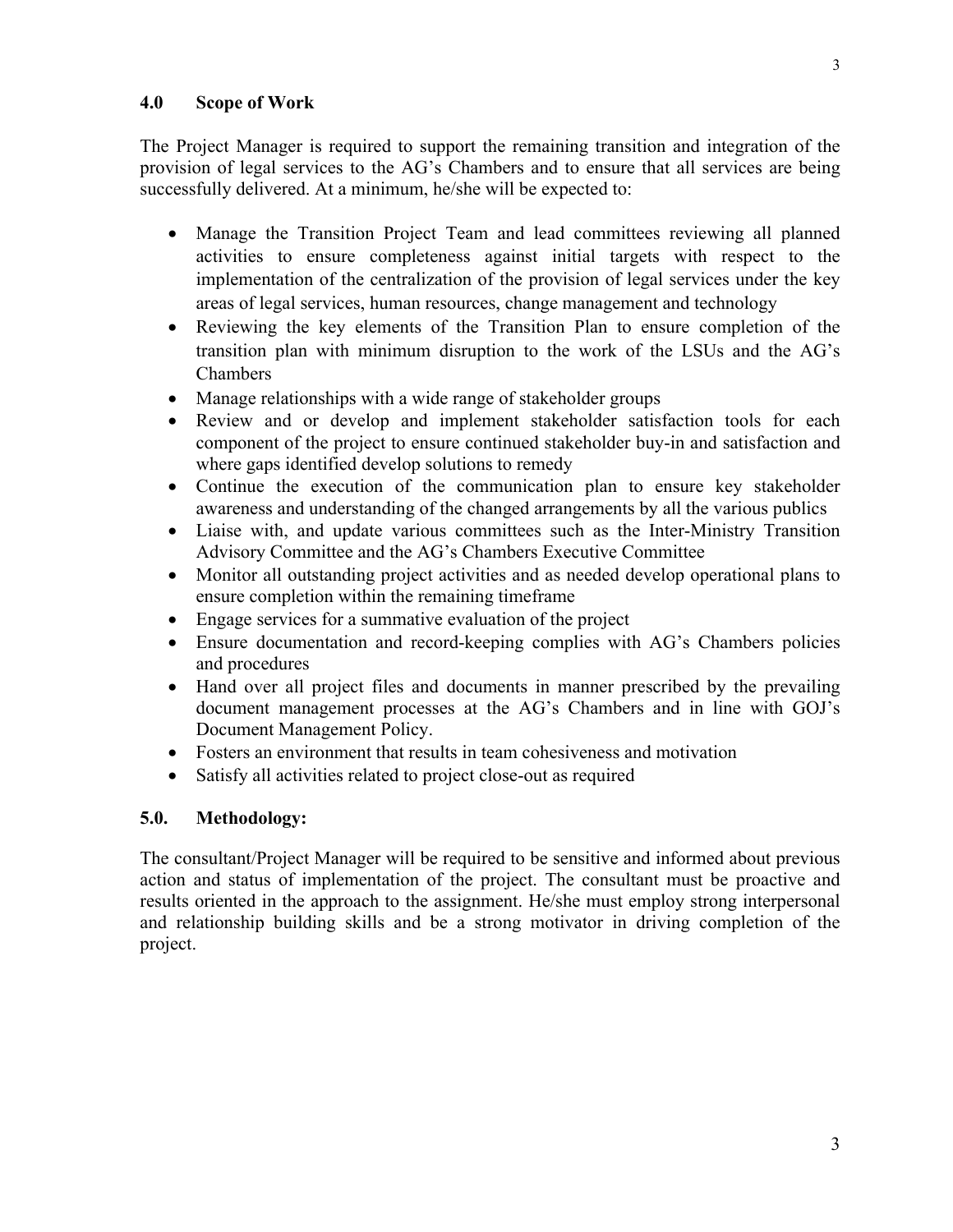### **6.0 Deliverables**

- **6.1** Deliverables under this project are outlined in the table below. All documents submitted must conform to the following minimum standards:
- Follow the draft outline that is to be submitted to and approved prior to the deliverable being formally submitted
- Use language appropriate for a non-technical audience
- Be comprehensive, properly formatted and well presented
- Provide justifications for all assumptions
- Show evidence of consultation
- Presented to the AG's Chambers and the Cabinet Office to allow for feedback and comments
- Final version of deliverable to incorporate feedback from the Cabinet Office and AG's Chambers and submitted in electronic, editable format (two hard copies)

| NO.              | <b>KEY DELIVERABLES</b>            | <b>DESCRIPTION</b>                                                                                                                                                                                                                                                                                                                                     |
|------------------|------------------------------------|--------------------------------------------------------------------------------------------------------------------------------------------------------------------------------------------------------------------------------------------------------------------------------------------------------------------------------------------------------|
| 1.               | Monitoring and Evaluation          | This will include the following: -                                                                                                                                                                                                                                                                                                                     |
|                  |                                    | monitoring<br>1. Continued<br>status<br>reports<br>and                                                                                                                                                                                                                                                                                                 |
|                  |                                    | adjustment to project and change management                                                                                                                                                                                                                                                                                                            |
|                  |                                    | plans based on targets set in the close-out                                                                                                                                                                                                                                                                                                            |
|                  |                                    | operations plan                                                                                                                                                                                                                                                                                                                                        |
|                  |                                    | 2. Data Collection and Reporting Format                                                                                                                                                                                                                                                                                                                |
|                  |                                    | Manual for data collection and reporting<br>3.                                                                                                                                                                                                                                                                                                         |
| 2.               | Implementation of Standards        | Implementation of:                                                                                                                                                                                                                                                                                                                                     |
|                  | and Protocols for close-out        |                                                                                                                                                                                                                                                                                                                                                        |
|                  |                                    | Standards of legal service delivery<br>1.                                                                                                                                                                                                                                                                                                              |
|                  |                                    | 2. Memoranda of Understanding that guides close-                                                                                                                                                                                                                                                                                                       |
|                  |                                    | out                                                                                                                                                                                                                                                                                                                                                    |
|                  |                                    | 3. legal service protocols and templates satisfied                                                                                                                                                                                                                                                                                                     |
| 3.               | <b>Monthly Progress Reports</b>    | Submission of Monthly Progress Reports summarising:                                                                                                                                                                                                                                                                                                    |
|                  |                                    | The progress made during the period (planned vs.<br>actual targets, etc.)<br>The proposed activities for the ensuing month<br>Risks, challenges, gaps, and recommendations<br>for addressing them<br>Advice and recommendations to AG's Chambers<br>Executive Committee to support the transition to an<br>integrated legal service delivery operation |
| $\overline{4}$ . | <b>Summative Evaluation Report</b> | Evaluation of project implementation at the point of<br>close out to include project design, implementation,<br>financial management etc.                                                                                                                                                                                                              |

## **6.2. Table - Deliverables**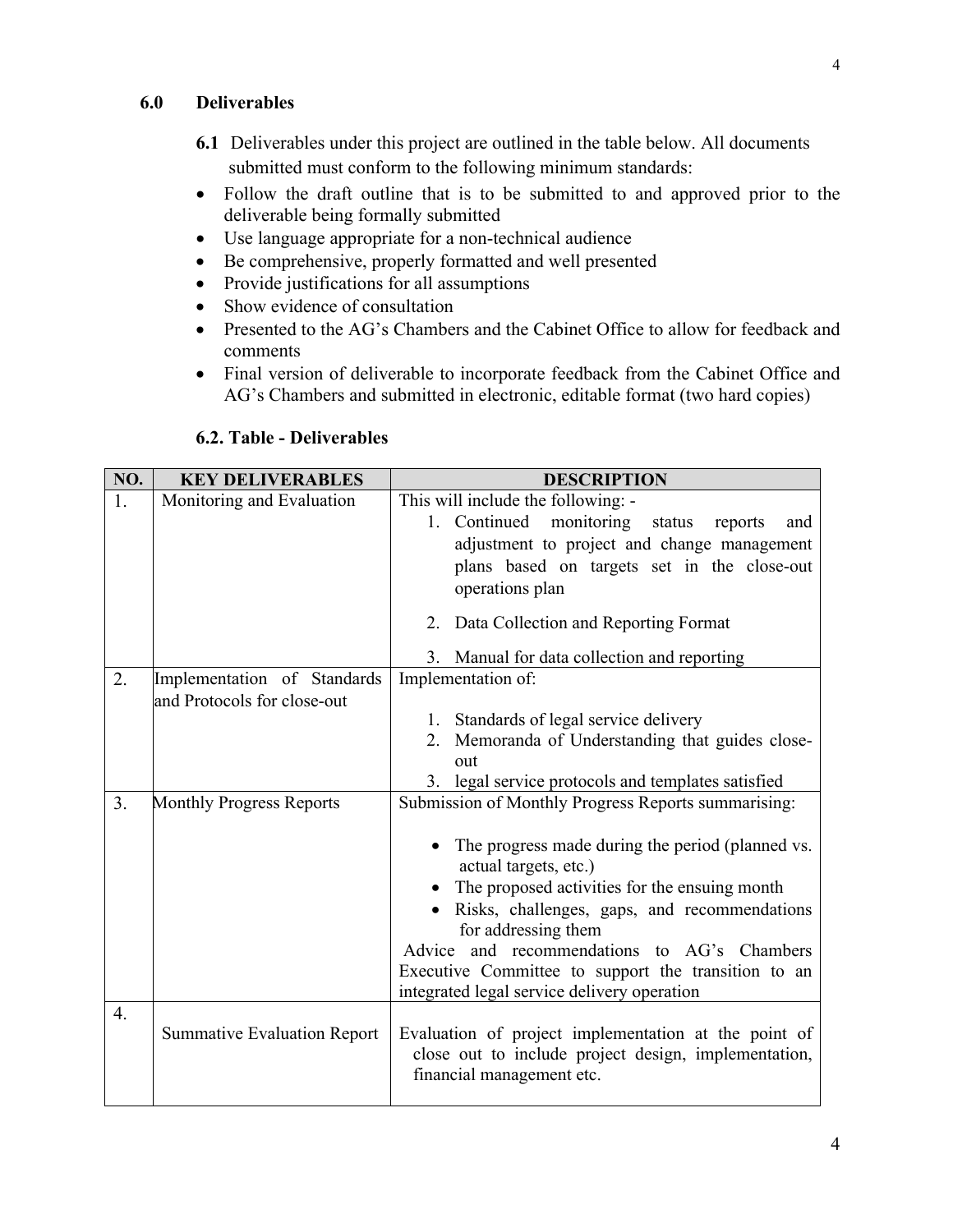| NO. | <b>KEY DELIVERABLES</b> | <b>DESCRIPTION</b>                                     |
|-----|-------------------------|--------------------------------------------------------|
|     |                         |                                                        |
|     | Final project report    | Documenting challenges, mitigating strategies, lessons |
|     |                         | learned, recommendations,                              |

### **6.3 Reporting Relationship**

The Project Manager (PM/C) will report to the Solicitor General (AG's Chambers).

### **7.0 Supervisory Responsibility**

The following four (4) officers will report directly to the PM/C:

- a) Change Management Specialist
- b) Project Manager, Legal
- c) Project Manager, Human Resources (HR)
- d) Administrative Assistant

The Change Management Specialist has responsibility for designing and guiding implementation of a communications and change management strategy that supports the centralization of Legal Services.

The Project Manager, Legal is responsible for ensuring the effective project management of the legal practice components of the project, including planning and reporting, implementation of project activities, review, and evaluation.

The Project Manager, HR is responsible for ensuring the proper functioning of the HR components of the project, including planning of the transition, reporting and obtaining the requisite approval(s) prior to implementation, executing the implementation, adjusting activities based on on-going review and the final evaluation of project activities.

An Information Communications Technology (ICT) officer aligned to the structure of the AG's Chambers, and a part of the permanent staff, will work with the Project Transition Team, but will not report to the PME.

The Administrative Assistant provides administrative/secretarial support necessary for the effective execution and close-out of the project, and the overall operation of the Transition Project Team.

### **8.0. Characteristics of this Assignment:**

### **8.1.** *Key Interfaces:*

### *8.1.1. Internal*

• Solicitor General, Deputy Solicitors General, Director, HR and Administration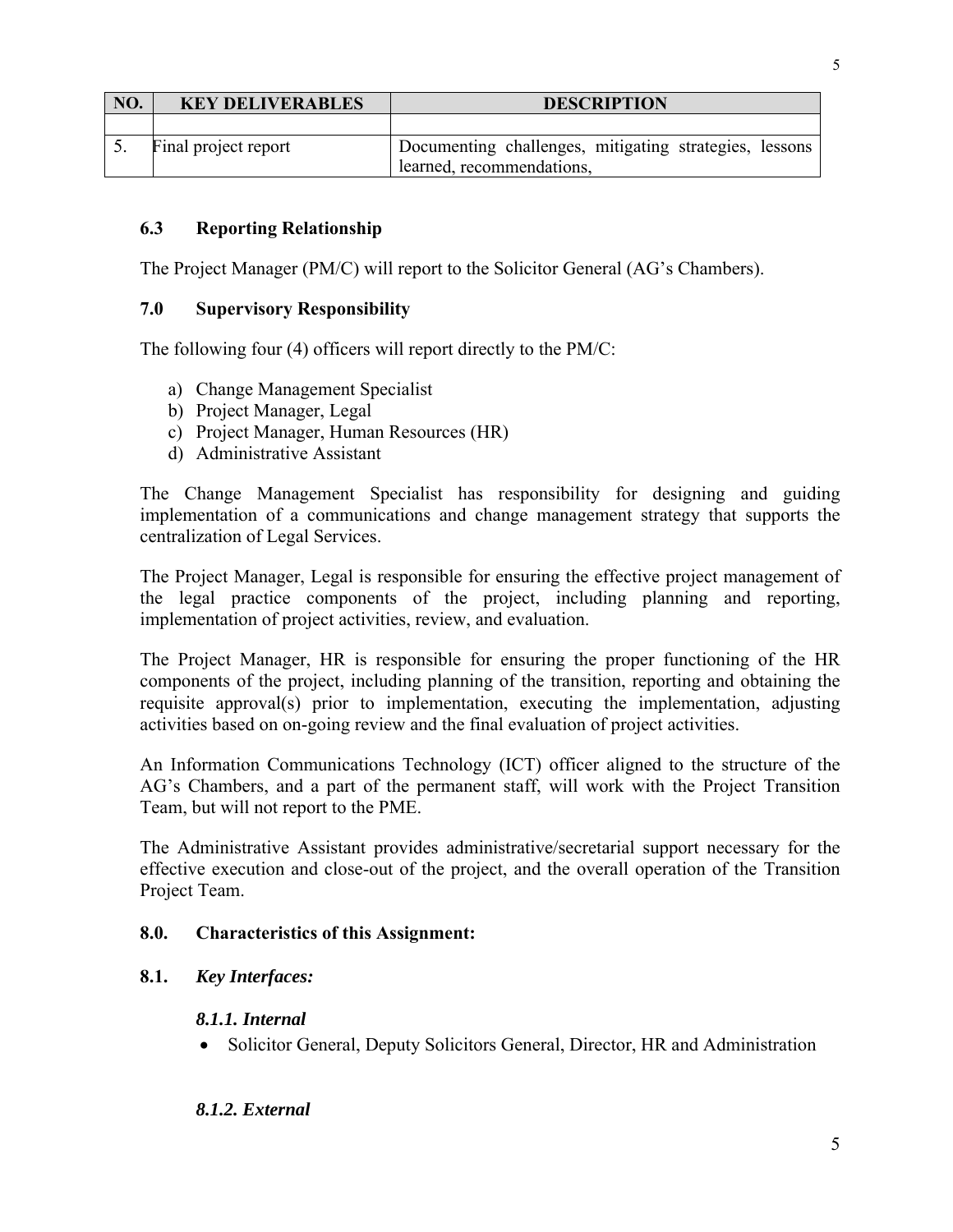• Permanent Secretaries, Heads of LSUs, Ministry of Justice, Ministry of Finance and the Public Service

### **8.2. Location and Working Conditions**

The officer will be provided with office space at the AG's Chambers at NCB North Tower, 2 Oxford Road, Kingston 5, including:

- administrative support
- access to information and managerial/technical personnel
- any other assistance as may be reasonably required to undertake the duties identified in this Terms of Reference

## **8.3. Travel**

The officer is expected to travel to the various LSUs across the public sector.

## **8.4. Expected Hours of Work**

This is a full-time position, with the normal working days and hours being Mondays to Fridays – Mondays to Thursdays  $(8:30 \text{ a.m. to } 5:00 \text{ p.m.})$  and Fridays  $(8:30 \text{ a.m. to } 4:00 \text{ p.m.})$ p.m.). However, he/she should expect to work beyond normal working hours (including weekends), based on the exigencies of the job.

### **8.5. Commencement Date and Period of Execution**

The officer is expected to commence duties by October 2019. He/she will be contracted for six months in the first instance; consideration for extension may be given to ensure all remaining activities are completed subject to satisfactory performance.

## **8.6. Type of contract:** Lump sum

### **9.0. Conditions:**

The consultant will be provided with the space and tools needed to get the job done. All information and documents accessed during the course of the assignment remains the property of the GOJ and is not authorised for use by the consultant for any other purpose other that for the conduct of this assignment as detailed in these terms of reference. All information and documents accessed must be held/treated with in the strictest confidence.